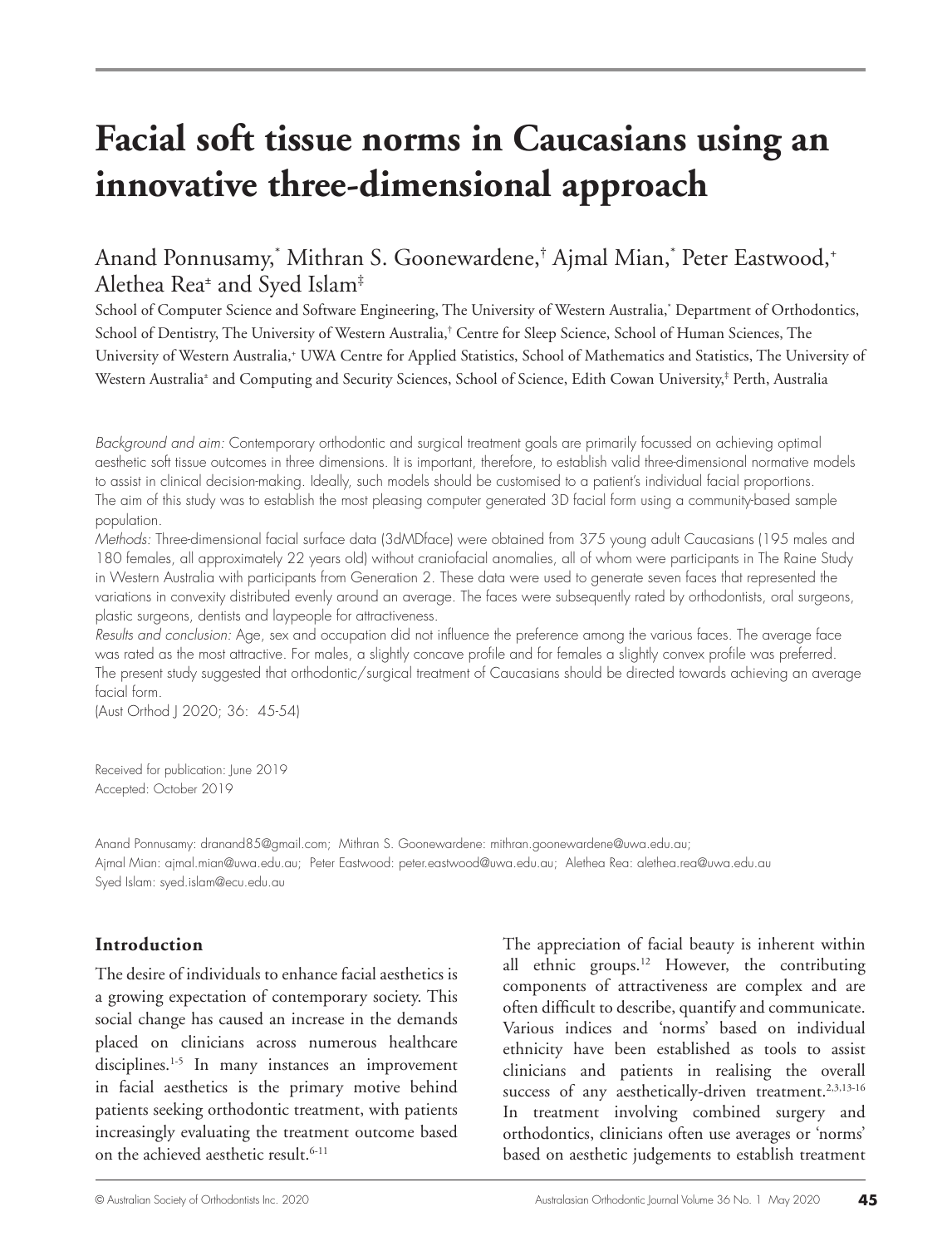goals;17 however, many norms have been based on two-dimensional imaging techniques,<sup>18</sup> despite the face being a three-dimensional (3D) structure.

Contemporary methods to quantify shapes and shape changes in computer science and mathematics have enabled the development of 3D data sets of facial images that assist the clinician in diagnosis and treatment planning.19 Various means of acquiring 3D data currently exist, including stereophotogrammetry, laser imaging, structured light technique, computed tomography (CT), magnetic resonance imaging (MRI) and ultrasonography.<sup>20</sup>

Stereophotogrammetry uses two or more cameras to produce 3D facial images using multiple point geometric triangulation to determine the surface coordinates. Thus, each face is measured as a series of 3D coordinates that represent the geometry of the face. Laser imaging generates 3D images by scanning a laser stripe and using triangulation or using time of flight to measure 3D facial surfaces. Early versions of this tool had the disadvantage of slow scanning speeds that resulted in significant artefacts secondary to subject movement including changes in facial expressions. However, these limitations have been overcome by newer, faster image capturing technologies.<sup>21,22</sup>

The structured light technique has been used to capture 3D facial information using a projected pattern of light in the form of squares, circles or stripes. Deviations in light patterns are captured by surrounding cameras and reflect variations in facial geometry in 3D. Other topography techniques have also been applied using a similar principle to display the interference pattern of the structured light after reflection.23

Computerised tomography (CT) generates multiple image slices at different depths (whilst the subject is lying down) which can be reconstructed to a 3D image, but there are significant soft tissue distortions related to patient positioning.24 MRI suffers from a similar recording postural shortcoming as CT with the subject imaged whilst supine.25,26 Cone beam computed tomography (CBCT) has facilitated image acquisition with minmal radiation dosage whilst the subject assumes an upright position, thereby reducing soft tissue distortion that accompanies routine CT.<sup>27</sup> However, CBCT does not produce photorealistic images due to the inability to capture the colour and texture of the skin.28 3D ultrasonography is widely used to evaluate foetal craniofacial anomalies and may be used to acquire high resolution images of the soft tissue of the face.<sup>29</sup>

Numerous databases have been developed in international clinical research centres to establish longitudinal 3D growth and treatment records. Moreover, significant interest has been shown to relate specific facial morphological traits with the underlying genotypes that are being applied to specifc diagnoses, therapeutic strategies and forensics.<sup>30,31</sup>

The aim of the present study was to determine the most pleasing computer generated 3D facial form using, firstly, a unique community-based sample population, and secondly, applying a mathematically-derived process to represent variations in facial convexity and concavity in Caucasians. Moreover, the study aimed to determine if there are occupation or gender biases in the determination of the optimal facial form.

## **Materials and methods**

Ethics approval for this project was granted from the Human Ethics Committee of The University of Western Australia (UWA Human Research Ethics Committee Approval - RA/4/1/7418).

The present study used data from 3D facial photographs from 375 young adult (195 females and 180 females) participants of the Raine Study with participants from Generation 2, when the subjects were approximately 22 years of age.32,33 Since its inception in 1989, the Raine Study has been gathering medically relevant information for research purposes from 2,900 predominantly Caucasian pregnant women who were recruited from the King Edward Memorial Hospital in Perth, Western Australia. The 2,868 children born to the mothers constituted the Raine cohort. Since birth, the child cohort participants have been reviewed in detail.

Three-dimensional facial images were collected using a 3dMD camera (3dMD Inc., GA, USA). To collect the necessary images, an array of cameras was mounted on a wall and the images captured while the subjects were instructed to sit upright and display a neutral facial expression. An identical head posture of all of the subjects was maintained during imaging to ensure repeatability and avoid stretching of the facial soft tissues due to postural changes. The subject's head and neck area was captured from ear to ear, producing a 180 degree facial image that was used to produce a 3D mesh. The 3DMD uses two pods to capture 180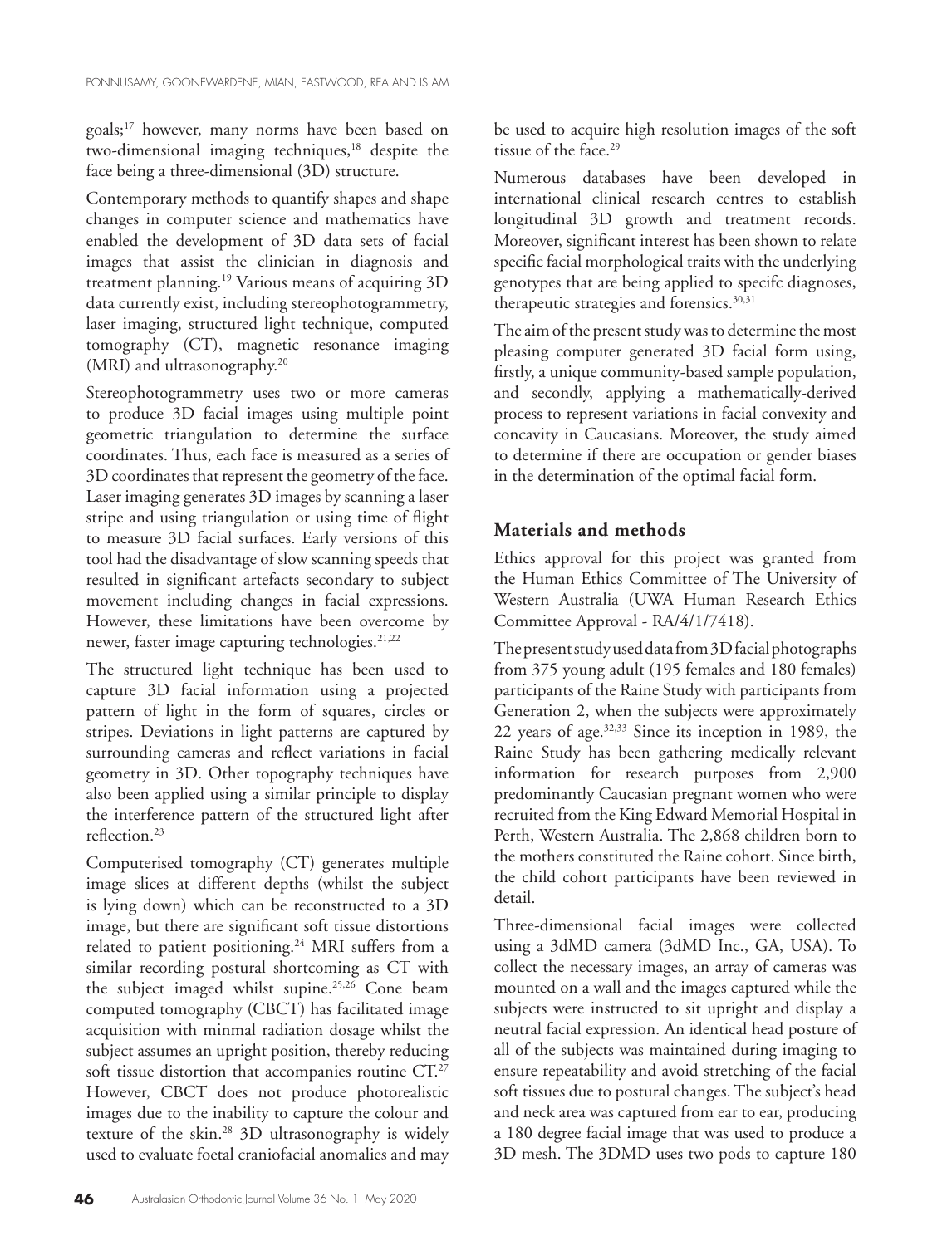degrees views of the face; the inbuilt software stitching the 3D images of the two pods to generate a single 3D polygonal mesh.

## *Generation of average face*

An 'average' face was generated from the Raine study Generation 2 subjects demonstrating a 'normative' profile and a facial angle of between 159 and 167 degrees<sup>2,3,34-39</sup> (Figure 1). A dataset of 146 males and 134 female subjects were identified who exhibited this facial angle. The distribution of all facial angles from all participants is shown in Figure 2 (males) and Figure 3 (females).

To calculate the average of a set of vectors, the variables of the vectors must correspond, which means that the variables must be ordered such that the eyes correspond to the eyes, the nose to the nose, and the chin to the chin and so on. Moreover, all vectors (of 3D facial coordinates) must have exactly the same number of points. For the case of 3D faces, it is considered that each face be a vector described by *f*=(*x*1, *y*1, *z*1, *x*2, *y*2, *z*2, …,*x*n, *y*n, *z*n) where *x,y,z* are the 3D coordinates of points and n is the number of points on the 3D face.

When faces are scanned with the 3dMD scanner (or any other scanner), the ordering and number of points are different in each case due to the differences in facial geometry and variation in angle and distance from the scanner. Therefore, the points for different faces must be ordered using software after the 3D scan is taken in a systematic and repeatable manner. This process is called 'dense correspondence'.



Figure 1. Facial angle measurement on profile view of each subject with soft tissue landmarks corresponding to Nasion (Na), Subnasale (Sn) and Pogonion (Pog).



Figure 2. Distribution of facial angles (in degrees) in male subjects.



Figure 3. Distribution of facial angles (in degrees) in female subjects.

A proprietary algorithm for dense correspondence, which is based on the Basel Face Model (BFM), was applied.<sup>40</sup> The BFM is a linear model with 199 eigenvectors and an average face. The BFM was iteratively deformed to fit a new 3dMD scan as follows. First, the 3dMD scan was aligned to the BFM average face and then sets of nearest points were identified. The BFM was then deformed using the eigenvectors so that the distance between the nearest points between the two faces (the BFM and the new 3dMD scan) were minimised according to the following function:

 $min_{\alpha_t} (||U\alpha_1 - f + \mu||_2 + \lambda ||\alpha_t - \alpha_1||_2)$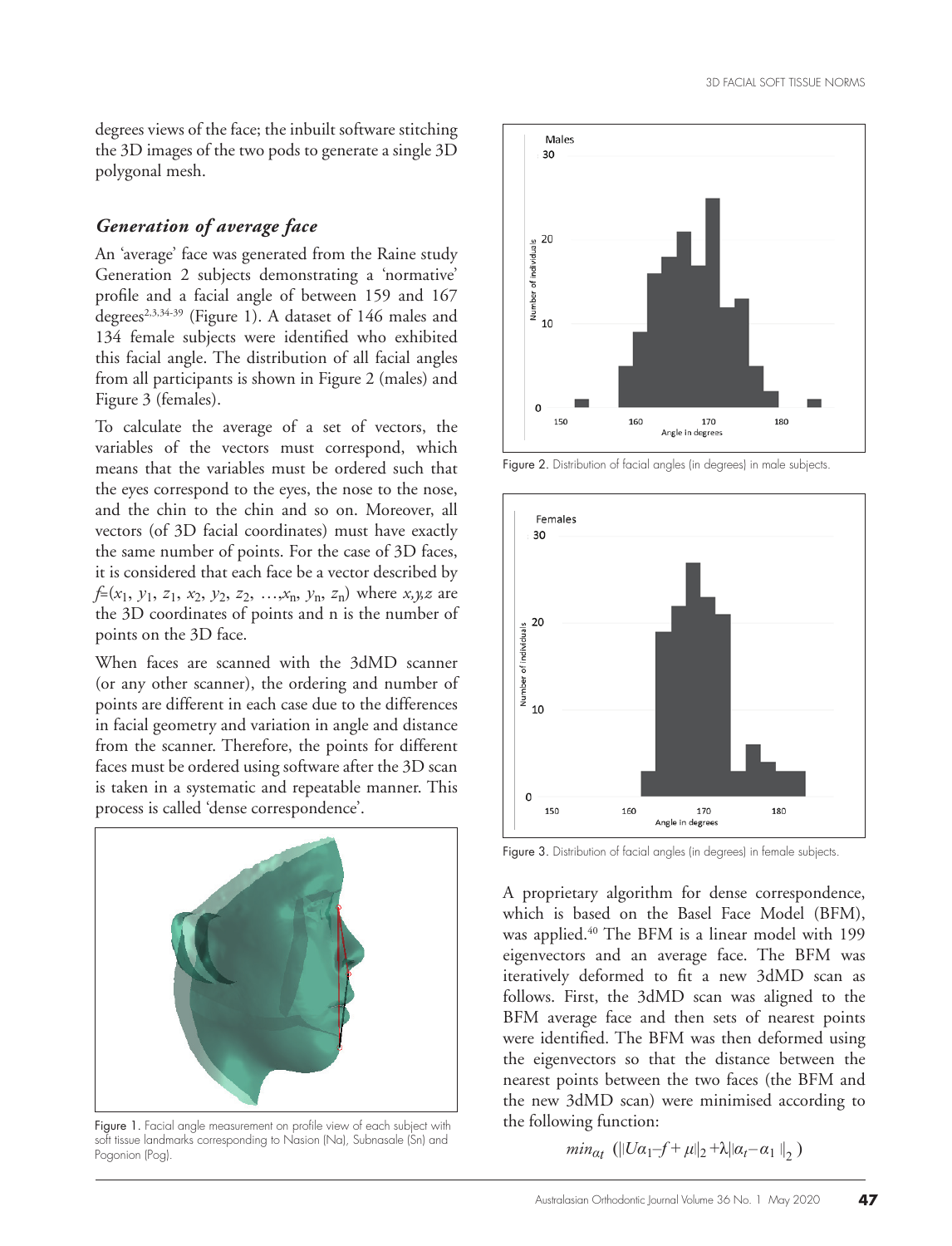where U are the eigenvectors of the BFM, *αt* contains the deformation coefficients of the current iteration, *f* is the new 3dMD scan, *μ* is the average BFM face, *λ* is a control parameter and  $\alpha_{t-1}$  contains the deformation coefficients of the previous iteration. At any iteration of  $t$ , only  $\alpha_t$  is unknown and the remaing variables are known. Note that the second term controls the deformation of the face to be low at each iteration. This is because initial correspondences based on nearest neighbours are not correct and the correspondences must be established again after minor deformation of the BFM. The alignment and deformation steps are repeated iteratively until the BFM fits the new 3dMD face. The BFM is fitted to all 3dMD faces. Since the fitted (deformed) BFMs now resemble the shapes of the 3dMD facial scans of the patients, the raw 3dMD scans are replaced by the fitted (deformed) BFMs. It should be noted that the BFM is a (deformable) face model and the deformation process only changes the geometric locations of the points in the BFM and not their ordering or the numbering of points. Hence, the fitted BFMs are in dense correspondence, which means that they have exactly the same number of points and ordered in exactly the same manner. The average face can now be calculated as the arithmetic mean of the fitted BFMs.

#### *Progressive modification of the average face*

Using the above method, the average face of 147 males and the average face of 135 females was calculated. Class III faces were selected from the population (based on the angle shown in Figure 1) and also calculated the average Class III face. The average 'normative' face was then subtracted from the Class III face leaving a 3D facial geometry that defines a Class III face. This derived Class III face was then scaled by 50%, 100% and 150% and added to the average face to generate average Class III faces of varying severity. In a similar way, the Class II difference face was scaled and subtracted from the average face to generate average Class II faces of varying severity. The resultant faces in the case of males are shown in Figure 4a and 4b.

## *Assessment of generated faces*

The computer-generated seven male and seven female faces were considered as 14 different individuals. Their faces were printed and laminated in individual sheets. Each face had five different views for raters to evaluate, including one straight view, two right and left lateral profile views and two right and left 90 degree views (Figure 5a and b). Each face was randomly assigned



Figure 4a. Computer generated models of the average male face of different Classes and severities. The middle face represents the average (or 'norm'). The Class III derived face was scaled and added to/subtracted from the average face to generate average Class III/Class II faces of varying severity.



Figure 4b. Computer generated models of the average female face of different Classes and severities. The middle face represents the average (or 'norm'). The Class III derived face was scaled and added to/subtracted from the average face to generate average Class III/Class II faces of varying severity.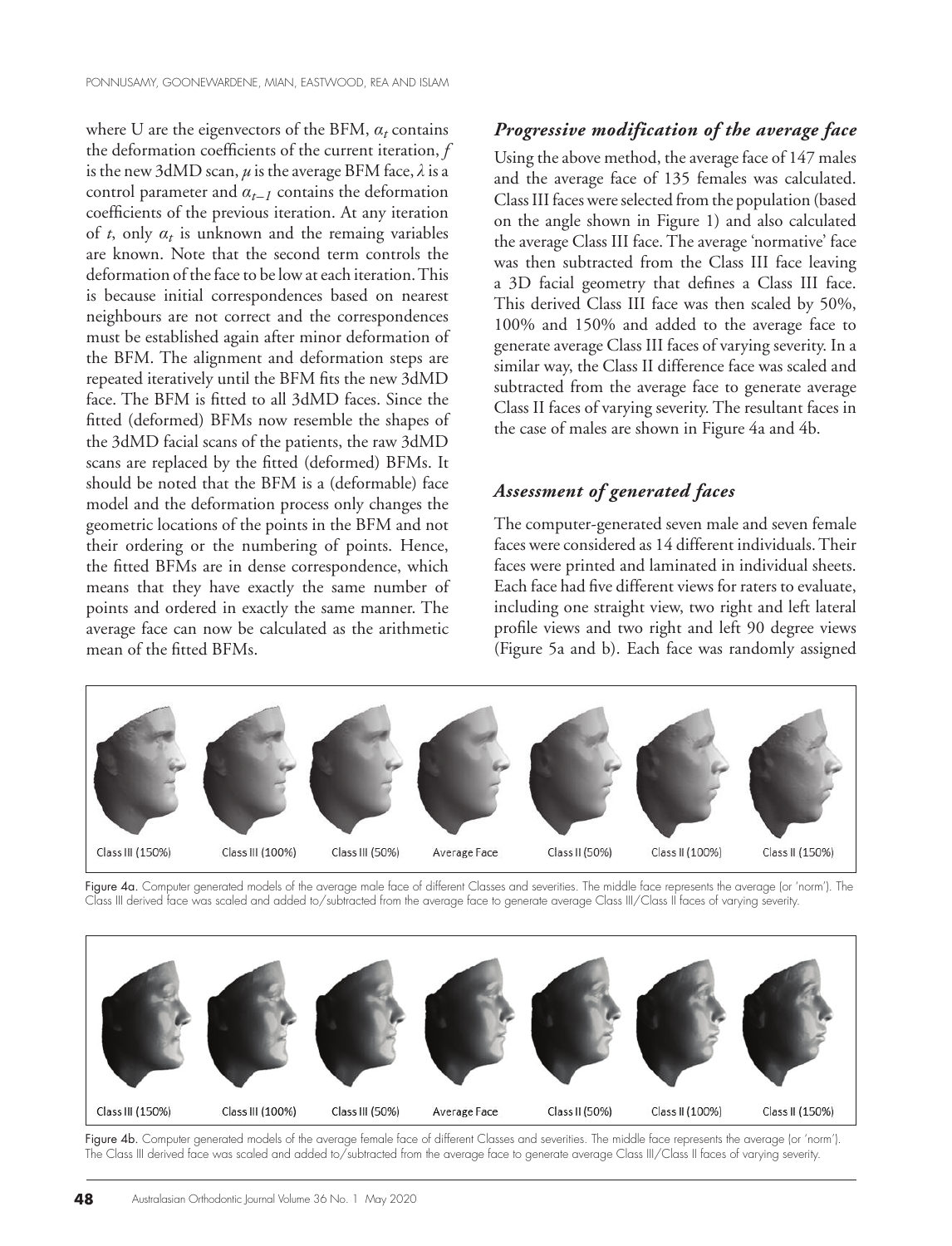alphabetically from A to G. Raters included dentists, oral surgeons, plastic surgeons, orthodontists and laypeople.

A questionnaire was developed for each rater that included details of their age, gender and occupation. The seven images of males and females were presented to the raters in a random order to rank the images for 'attractiveness' from 1–7. The rankings were manually recorded at the end of each survey.

## *Statistical method*

Summary statistics are provided for the age, gender and occupation of the raters. Separate analyses were carried out for images of males and females from most concave (A) to most convex (G). A linear mixed model was fitted to the males and females with ranking as the outcome variable. Fixed factors included rater age, rater gender, rater occupation and image, and a random effect factor was included for survey number (individual). Data were analysed using the R environment for statistical computing.

#### **Results**

#### *Summary of respondents*

This survey received 509 respondents. The youngest respondent was 18 and the oldest was 92 (Table I). There was a nearly even separation of males and females (50.9% and 49.1% respectively). The majority of respondents (73.1%) had an occupation of 'Other' (Table II).

#### *Images of males*

The image rankings for males did not depend on rater age, gender or occupation. The ranking scores for all pairs of images were significantly different from each other with the exception of image A and image D (Figure 6, Table IV).

#### *Images of females*

The rankings did not depend on rater age, gender or occupation. The ranking scores for all pairs of images were statistically significantly different from each other with the exception of images D and E and also images B and C (Figure 7, Table V).

Table I. Summary of rater age (years).

| Demographic |                 | miss | Vlear | vev<br>√t∼                 | $\cdots$<br>/V\in | <i><u><b>Aedian</b></u></i> | / ICIX        |
|-------------|-----------------|------|-------|----------------------------|-------------------|-----------------------------|---------------|
| Age         | $-\wedge$<br>◡◡ |      |       | $\check{ }$<br>$\check{ }$ | $\sim$            | ∠⊥∠                         | $\cap$ $\cap$ |



Figure 5a. Computer generated models of five different views of the average ('norm') male 3D face.



Figure 5b. Computer generated models of five different views of the average ('norm') female 3D face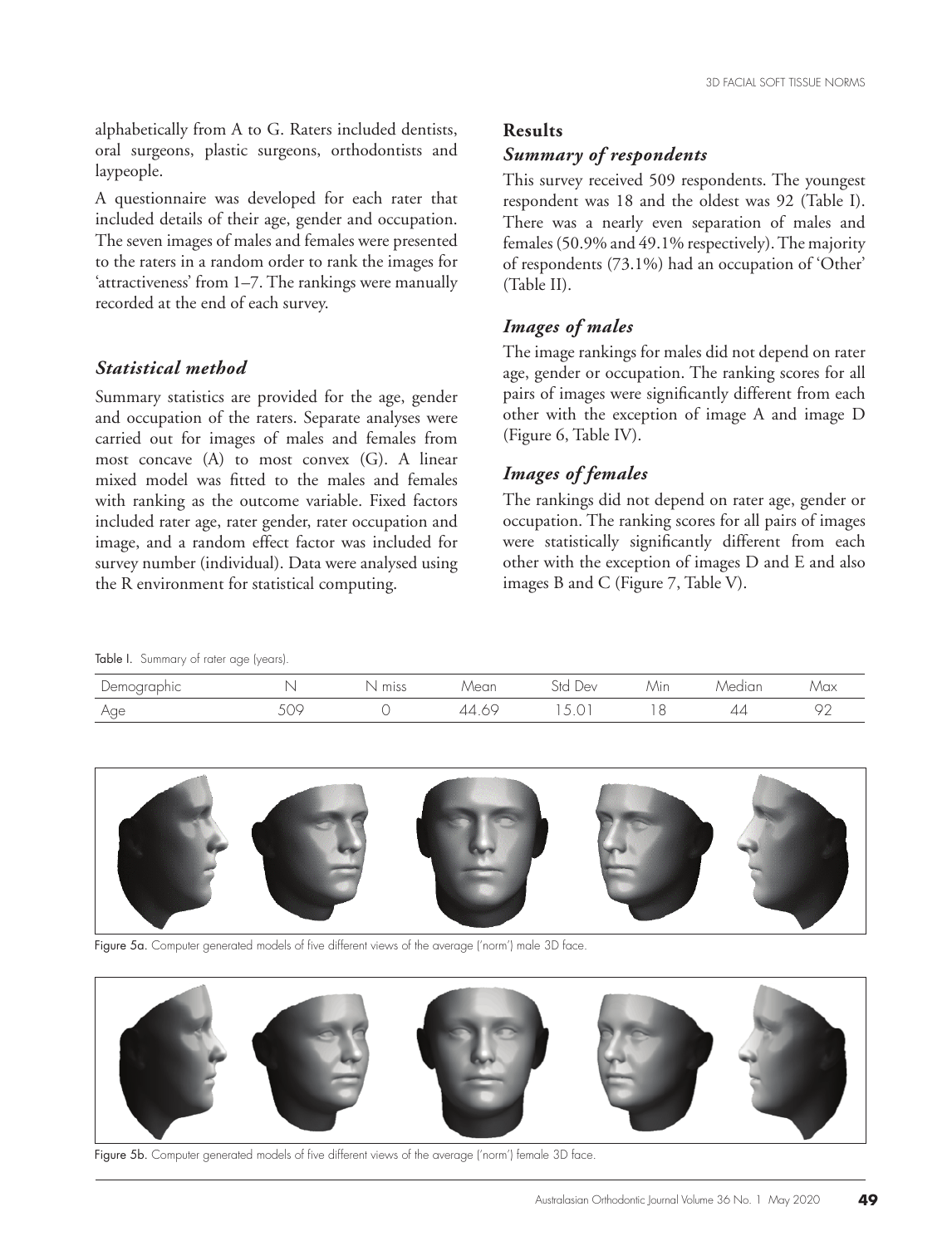#### **Discussion**

The 'average' face or profile has been reported as the most attractive facial form in comparison to face types that deviate from the average.<sup>41,42</sup> The present study demonstrated that this finding is evident within a Caucasian population as the average profile was rated as the most attractive by all participant groups.

Facial convexity and perceived attractiveness appear to be associated. Regardless of the ethnic group, features including mid face deficiency, a protrusive chin or a retrusive chin have been judged as less attractive.<sup>43,44</sup>

For example, a convex profile demonstrating extreme mandibular retrognathism has been reported to be least attractive in Arabic, Iranian, Turkish and European populations.43,45-47 In contrast, studies in Asian populations have reported a concave profile to be the least attractive.<sup>48,49</sup> These differences suggest that the perception of facial attractiveness is likely to be culturally influenced.<sup>50</sup> A recent 3D study confirmed these earlier 2D preferences within an Asian population.<sup>16</sup>

Table II. Summary of the rater demographic variables.

| Demographic | Value           | Frequency | Percentage |
|-------------|-----------------|-----------|------------|
| Sex         | Male            | 259       | 50.9       |
|             | Female          | 250       | 49.1       |
| Occupation  | Dentist         | 61        | 12.0       |
|             | Oral surgeon    | 13        | 2.5        |
|             | Orthodontist    | 50        | 9.8        |
|             | Other           | 372       | 73.1       |
|             | Plastic surgeon | 13        | 2.6        |

Table III. Summary of the average ranking for each image by the categorical variables (Male Images).

|                 | Number | А    | B    |                     | D    | ⊢    |      | G    |
|-----------------|--------|------|------|---------------------|------|------|------|------|
| Female          | 250    | 4.58 | 3.38 | 1.63                | 4.78 | 3.84 | 2.10 | 0.70 |
| Male            | 259    | 4.55 | 3.45 | 1.54                | 4.77 | 3.83 | 2.13 | 0.82 |
| Dentist         | 61     | 4.62 | 3.30 | 1.36                | 4.98 | 3.87 | 211  | 0.75 |
| Oral surgeon    | 13     | 4.85 | 3.00 | 1.46                | 5.54 | 4.31 | 1.69 | 0.15 |
| Orthodontist    | 50     | 4.96 | 3.10 | .22                 | 5.30 | 3.88 | 2.04 | 0.54 |
| Plastic surgeon | 13     | 4.69 | 3.38 | $\left[ .3 \right]$ | 5.38 | 3.92 | 1.69 | 0.62 |
| Other           | 372    | 4.49 | 3.50 | 1.69                | 4.62 | 3.8  | 2.16 | 0.81 |



Figure 6. Comparison of ranking for each of the seven male images with variations in convexity, from most concave (A) to most convex (G).



Figure 7. Comparison of ranking the seven female images of variations in convexity from most concave (A) to most convex (G).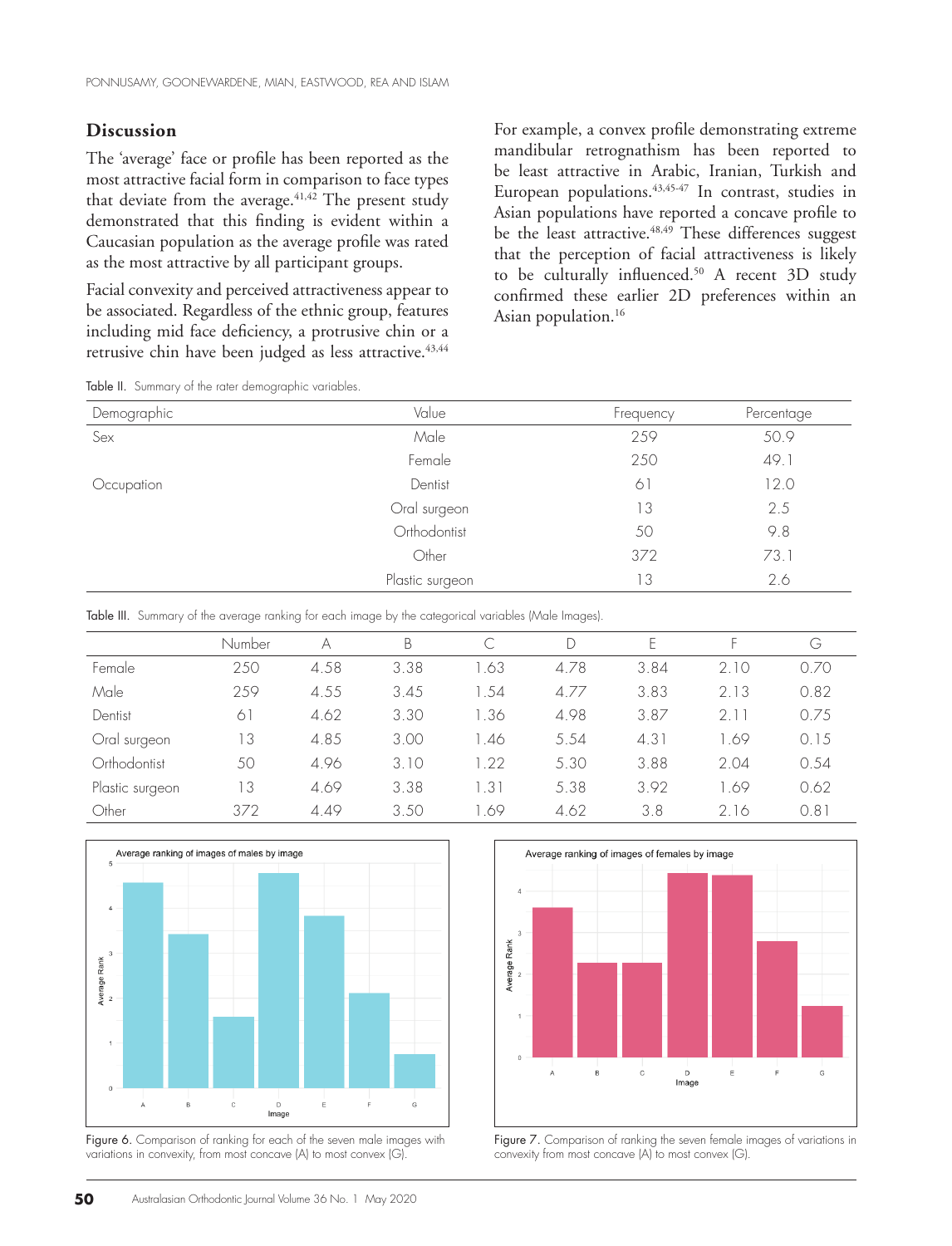|   | B                         |                            |                         | E                          |                            | G                          |
|---|---------------------------|----------------------------|-------------------------|----------------------------|----------------------------|----------------------------|
| A | $-1.15(0.09)$ ,<br>< 0001 | $-2.98$ (0.09),<br>< 0.001 | $0.2$ (0.09),<br>0.2417 | $-0.73$ (0.09),<br>< 0.001 | $-2.45(0.09)$ ,<br>< 0.001 | $-3.81(0.09)$ ,<br>< 0.001 |
| B |                           | $-1.83$ (0.09),<br>< .0001 | 1.35(0.09)<br>< 0001    | $0.42$ (0.09),<br>0.0001   | $-1.3$ (0.09),<br>< .0001  | $-2.66$ (0.09),<br>< .0001 |
|   |                           |                            | 3.18(0.09)<br>< 0001    | 2.25(0.09)<br>< 0.001      | $0.53$ (0.09),<br>< 0.001  | $-0.85$ (0.09),<br>< 0.001 |
| D |                           |                            |                         | $-0.94(0.09)$ ,<br>< .0001 | $-2.66$ (0.09),<br>< .0001 | $-4.01(0.09)$<br>< .0001   |
| F |                           |                            |                         |                            | $-1.72$ (0.09),<br>< 0001  | $-3.08$ (0.09),<br>< 0.001 |
|   |                           |                            |                         |                            |                            | $-1.36$ (0.09),<br>< .0001 |

Table IV. Summary of estimated mean differences (standard error), p-value for each pair of images for males.

Table V. Summary of estimated mean differences (standard error), p-value for each pair of images for females.

|   | B                          | $\subset$                  | $\Box$                    | E                         | F                          | G                          |
|---|----------------------------|----------------------------|---------------------------|---------------------------|----------------------------|----------------------------|
| A | $-1.32$ (0.11),<br>< .0001 | $-1.32$ (0.11),<br>< .0001 | 0.83(0.11)<br>< .0001     | 0.79(0.11)<br>< .0001     | $-0.8$ (0.11),<br>< .0001  | $-2.35(0.11)$ ,<br>< .0001 |
| B |                            | 0.01(0.11), 1              | $2.16(0.11)$ ,<br>< .0001 | $2.21(0.11)$ ,<br>< .0001 | $0.52$ (0.11),<br>< .0001  | $-1.03$ (0.11),<br>< .0001 |
|   |                            |                            | 2.15(0.11)<br>< .0001     | 2.11(0.11)<br>< .0001     | $0.52$ (0.11),<br>< .0001  | $-1.04(0.11)$<br>< .0001   |
| D |                            |                            |                           | $-0.04(0.11)$ ,<br>0.9997 | $-1.63$ (0.11),<br>< .0001 | $-3.19(0.11)$ ,<br>< .0001 |
| F |                            |                            |                           |                           | $-1.59$ (0.11)<br>< .0001  | $-3.15(0.11)$ ,<br>< .0001 |
|   |                            |                            |                           |                           |                            | $-1.55(0.11)$<br>< .0001   |

Table VI. Summary of the average ranking for each image by the categorical variables (Female Images).

|                 | Number        | А    | B    |                      |      | н.   | н.   | G                |
|-----------------|---------------|------|------|----------------------|------|------|------|------------------|
| Female          | 250           | 3.62 | 2.25 | 2.31                 | 4.5  | 4.40 | 2.72 | 1.24             |
| Male            | 259           | 3.58 | 2.30 | 2.26                 | 4.38 | 4.39 | 2.88 | 1.25             |
| Dentist         | $6^{\degree}$ | 3.52 | 2.13 | .77                  | 4.77 | 4.49 | 2.98 | .33              |
| Oral surgeon    | 13            | 3.15 | 1.38 | $\left[ .31 \right]$ | 5.00 | 5.38 | 3.23 | 1.54             |
| Orthodontist    | 50            | 3.50 | .18  | 1.46                 | 5.40 | 5.02 | 3.10 | $\overline{.}34$ |
| Plastic surgeon | 3             | 4.08 | 2.08 | 1.62                 | 5.46 | 4.62 | 2.46 | 0.69             |
| Other           | 372           | 3.63 | 2.49 | 2.54                 | 4.20 | 4.25 | 273  | .23              |

In the present study, the individual perception of 3D profile variation rated by orthodontists, maxillofacial surgeons, plastic surgeons, dentists and laypeople was measured. A 3D average face was generated from a group of Class I profiles, young adult, males and females. This average face was incrementally modified by 50%, 100%, and 150% to generate varying severities of Class II and Class III facial forms. The

average face was regarded as the most attractive face for both males and females by all groups, independent of the profession of the raters. Such a result is consistent with other studies considering facial profile attractiveness in Caucasian populations.<sup>51</sup>

The choice of the second most attractive profile differed beween genders. For males, a mildly concave profile was rated as the second most attractive facial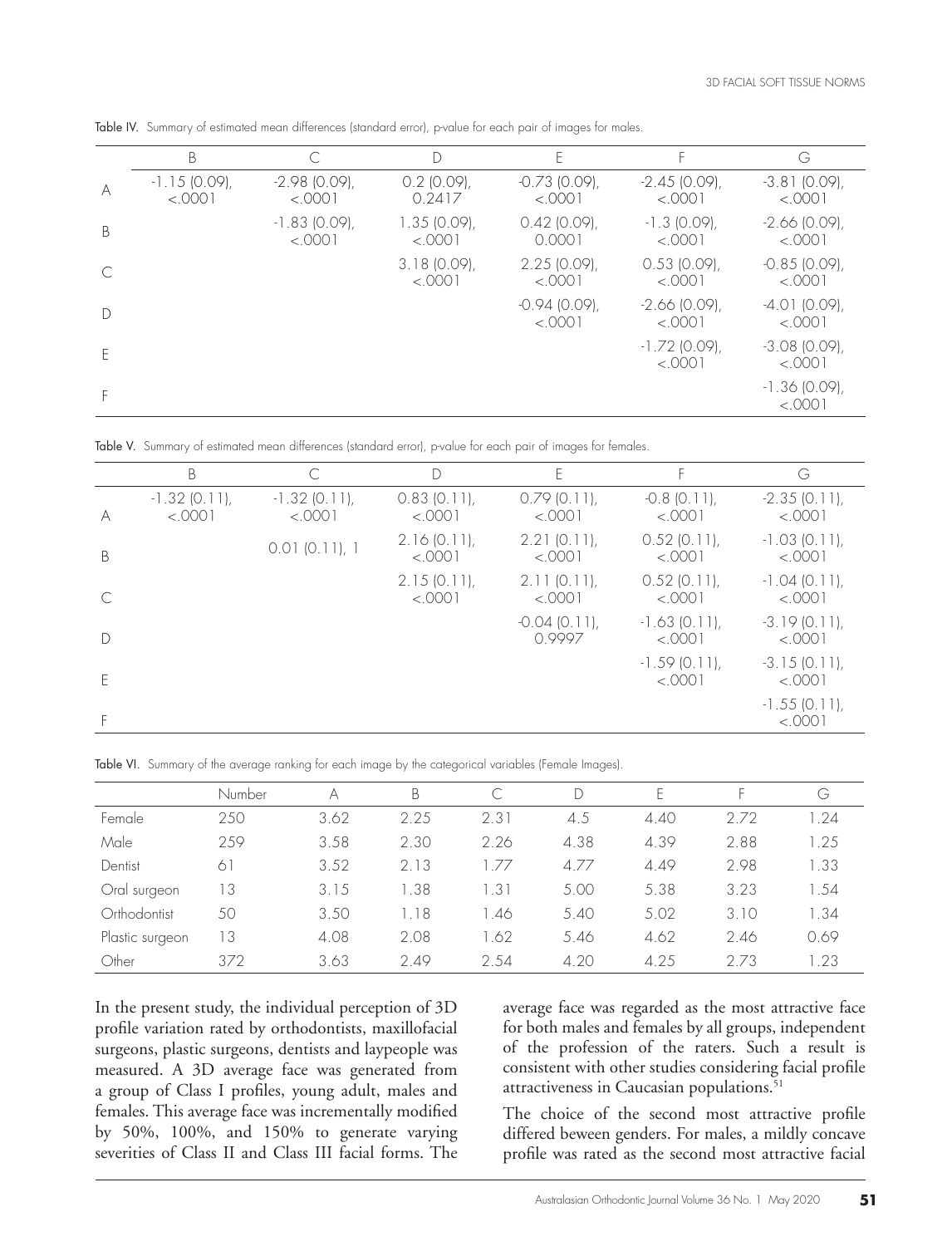form whilst, for females, a mildly convex profile was rated as the second most attaractive facial form. This finding is similar to that reported for a Japanese population.50 Notably, this observation in previous studies has been attributed to limitations of some computer programs used in generating 'altered faces' leading to the exaggeration of some facial features.<sup>52</sup>

Numerous studies have involved different groups of raters to identify features of an attractive face. The majority of the studies have analysed two-dimensional images, making it difficult to make a direct comparison with the results of the present study.<sup>43,53-56</sup> Further, the majority of studies considering facial attractiveness tended not to involve raters from different professional backgrounds.16,57-60 Additionally, a standard method to define and rate facial attractiveness has not been used across studies, although it has been recommended that a standardised approach towards facial type acquisition, raters panel and validated outcome measures be used.<sup>61</sup>

The influence of occupation and socioeconomic status on the perception of facial attractiveness remains unclear. However, this is potentially an important issue, particularly in the context of health professionals making decisions about treatments that affect facial appearance. For example, a disparity in the perception of facial attractiveness between professionals and laypeople might be a crucial factor to appreciate when addressing any dissatisfaction with treatment outcomes. Conflicting findings have been reported, with professionals more critical in the judgement of facial attractiveness,<sup>62</sup> while laypeople have also been reported to be more critical than professionals, 63 and reports of no difference between professionals and laypeople have been documented.<sup>51</sup> The present study supports that there is no difference in how professional and laypeople perceive facial attractiveness. Despite these disparate findings, it is always prudent to include laypeople in the assessment of facial treatment outcomes. The inclusion of a patient in treatment discussions enables the provision of care that is respectful of, and responsive to, individual patient preferences, needs and values and ensures that a focus on patient values is guiding clinical decisionmaking.<sup>61</sup>

The routine historical method by which clinicians evaluated faces and established visual treatment goals included a comprehensive clinical examination followed by a review of a series of 2D photographs. This

soft tissue appraisal was then extended to a review of 2D radiographs. Numerous studies have reported an appraisal of facial aesthetics based on these methods. The contemporary clinician/researcher now includes 3D hard and soft tissue imaging techniques that have changed the way dentofacial deformity is evaluated. It is therefore necessary to engage clinicians with new 3D methods that have been validated consistent with this contemporary approach.

The major limitation of this study is the generalisability of the findings. The study sample was predominantly young adult Caucasians and the raters were of unknown ethnicity (not recorded). Therefore, the findings may not be applicable to different racial and ethnic groups. Because differences in the perceptions of attractiveness due to cultural differences were not accounted for, this study could not evaluate how race and ethnicity affected the overall attractiveness rating. Hence, similar studies need to be conducted amongst racially and ethnically diverse populations in order to improve the generalisability of findings.

## **Conclusion**

Within the limitations of the present study, the following can be concluded:

- The average face was rated most attractive for both males and females.
- For males, a slightly concave profile was the second most preferred face, while for females, a slightly convex face was the second most preferred face.
- The rankings by raters for both males and females did not depend on their age, gender or occupation.
- For males no statistically significant relationship was found between the average face and the 50% concave face.
- For females no statistically significant relationship was found between the average face and the 50% convex face; 100% concave face; 150% concave face.

## **Acknowledgments**

This research is sponsored by the Australian Society of Orthodontists Foundation for Research and Education (ASOFRE) Special Donation grants. The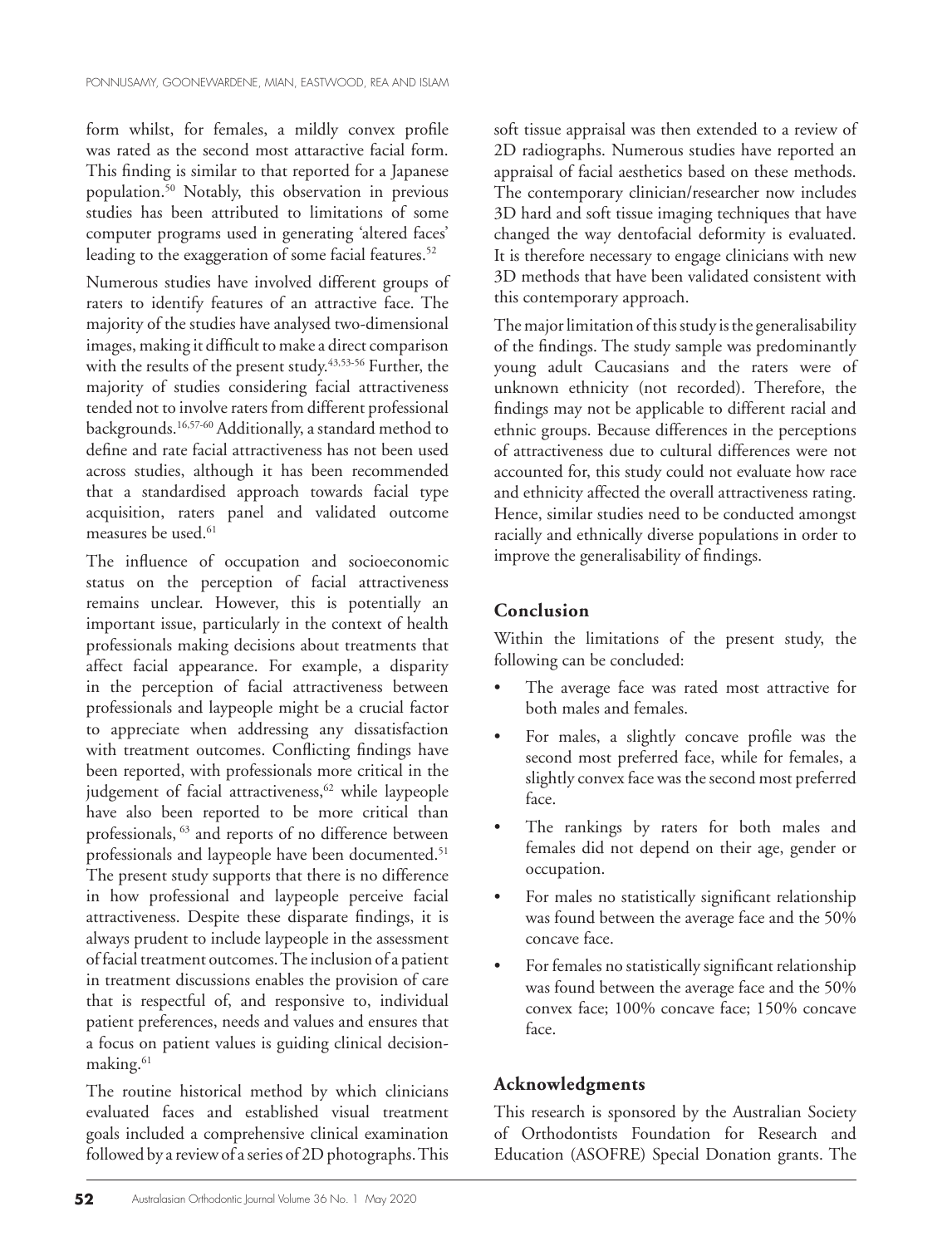authors thank the Raine Study participants and their families for their ongoing participation in the study, the Raine Study team for study co-ordination and data collection, and the Raine Study team for data collection and cohort coordination. The Raine Study has been supported by the National Health and Medical Research Council over the last 29 years with additional funding for core management provided by the University of Western Australia (UWA), Raine Medical Research Foundation, Telethon Kids Institute, UWA Faculty of Medicine, Dentistry and Health Sciences, Women and Infants Research Foundation, Curtin University, Edith Cowan University, Murdoch University and the University of Notre Dame Australia. The year 22 follow‐up was made possible by the Raine Study team and Sleep Study technicians, The Centre for Sleep Science UWA, Safework Australia, and supported by the National Health and Medical Research Council (ID 1021858, ID 1027449, ID 1044840, ID 1022134, and ID 1109057). Peter Eastwood is supported by a NHMRC Senior Research Fellowship (ID 1136548).

#### **Corresponding author**

Mithran S. Goonewardene BDSc, MMedSc, CertOrth Program Director, Orthodontics School of Dentistry The University of Western Australia 17 Monash Avenue, Nedlands WA 6009

Email: mithran.goonewardene@uwa.edu.au

## **References**

- 1. Shaw WC, Rees G, Dawe M, Charles CR. The influence of dentofacial appearance on the social attractiveness of young adults. Am J of Orthod 1985;87:21-6.
- 2. Arnett GW, Bergman RT. Facial keys to orthodontic diagnosis and treatment planning – Part II. Am J of Orthod Dentofacial Orthop 1993;103:395-411.
- 3. Arnett GW, Bergman RT. Facial keys to orthodontic diagnosis and treatment planning. Part I. Am J of Orthod Dentofacial Orthop 1993;103:299-312.
- 4. Kerosuo H, Hausen H, Laine T, Shaw WC. The influence of incisal malocclusion on the social attractiveness of young adults in Finland. Eur J of Orthod 1995;17:505-12.
- 5. Alam M, Dover JS. On beauty: evolution, psychosocial considerations, and surgical enhancement. Arch Dermatol 2001;137:795-807.
- 6. Kokich VO Jr, Kiyak HA, Shapiro PA. Comparing the perception of dentists and lay people to altered dental esthetics. J Esthet Dent 1999;11:311-24.
- 7. Sarver DM. The importance of incisor positioning in the esthetic smile: the smile arc. Am J Orthod Dentofacial Orthop 2001;120;98- 111.
- 8. Ackerman MB, Ackerman JL. Smile analysis and design in the digital era. J Clin Orthod 2002;36;221-36.
- 9. Moore T, Southard KA, Casko JS, Quan F, Southard TE. Buccal corridors and smile esthetics. Am J Orthod Dentofacial Orthop 2005;127:208-13.
- 10. Kokich VO, Kokich VG, Kiyak HA. Perceptions of dental professionals and laypersons to altered dental esthetics: assymetric and symmetric situations. Am J Orthod Dentofacial Orthop 2006;130:141-51.
- 11. Pinho S, Ciraco C, Faber J, Lenza MA. Impact of dental assymmetrics on the perception of smile esthetics. Am J Orthod Dentofacial Orthop 2007;132:748-53.
- 12. Martin JG. Racial ethnocentrism and judgment of beauty. J Soc Psychol 1964;63:59-63.
- 13. Engel G, Spolter BM. Cephalometric and visual norms for a Japanese population. Am J Orthod 1981;80:48-60.
- 14. Lew KK, Ho KK, Beng SB, Ho KH. Soft tissue cephalometric norms in Chinese adults with esthetic facial profiles. J Oral Maxillofac Surg 1992;50:1184-9; discussion 1189-90.
- 15. Bailey KL, Taylor RW. Mesh diagram cephalometric norms for Americans of African descent. Am J of Orthod Dentofacial Orthop 1998;114:218-23.
- 16. Chen C, Chen Y, Li Q, Kau CH. The Esthetic Difference of Chinese Beauty Evaluated by Two Different Human Races Based on Three-Dimensional Average Face Analysis. J Craniofac Surg 2019;30:1435- 40.
- 17. Farkas LG, Kolar JC. Anthropometrics and art in the aesthetics of women's faces. Clin Plast Surg 1987;14:599-616.
- 18. Smith JD, Thomas PM, Proffit WR. A comparison of current prediction imaging programs. Am J of Orthod Dentofacial Orthop 2004;125:527-36.
- 19. Karatas OH, Toy E. Three-dimensional imaging techniques: A literature review. Eur J of Dent 2014;8:132-40.
- 20. Zogheib T, Jacobs R, Bornstein MM, Agbaje JO, Anumendem D, Klazen Y et al. Comparison of 3D Scanning versus 2D Photography for the Identification of Facial Soft-Tissue Landmarks. Open Dent J 2018;12:61-71.
- 21. Kau CH, Richmond S, Zhurov AI, Knox J, Chestnutt I, Hartles F et al. Reliability of measuring facial morphology with a 3-dimensional laser scanning system. Am J of Orthod Dentofacial Orthop 2005;128:424-30.
- 22. Kovacs L, Zimmermann A, Brockmann G, Baurecht H, Schwenzer-Zimmerer K, Papadopulos NA et al. Accuracy and precision of the three-dimensional assessment of the facial surface using a 3-D laser scanner. IEEE Trans Med Imaging 2006;25:742-54.
- 23. Ma L, Xu T, Lin J. Validation of the three-dimensional facial scanning system based on structured light techniques. Comput Methods Programs Biomed 2009;94:290-8.
- 24. Gupta R, Cheung AC, Bartling S, Lisauskas J, Grasruck M, Leidecker C et al. Flat-panel volunite CT: fundamental principles, technology, and applications. Radiographics 2008;28:2009-22.
- 25. Patel A, Bhavra GS, O'Neill JR. MRI Scanning and orthodontics. J Orthod 2006;33:246-9.
- 26. Tai K, Park JH, Hayashi K, Yanagi Y, Asaumi JI, Iida S et al. Preliminary study evaluating the accuracy of MRI imagines of CBCT images in the field of orthodontics. J Clin Pediatr Dent 2011;36:211-8.
- 27. Ozsoy U, Sekerci R, Ogut E. Effect of sitting, standing and supine body positions on facial soft tissue: details 3D analysis. Int J Oral Maxillofac Surg 2015;44:1309-16.
- 28. Fourie Z, Damstr J, Gerrits PO, Yen Y. Accuracy and repeatability of anthropometric facial measurements using cone beam computer tomography. Cleft Palate Craniofac J 2011;48:623-30.
- 29. Hayashi T. Application of ultrasonography in dentistry. Jpn Dent Sci Rev 2012;48:5-13.